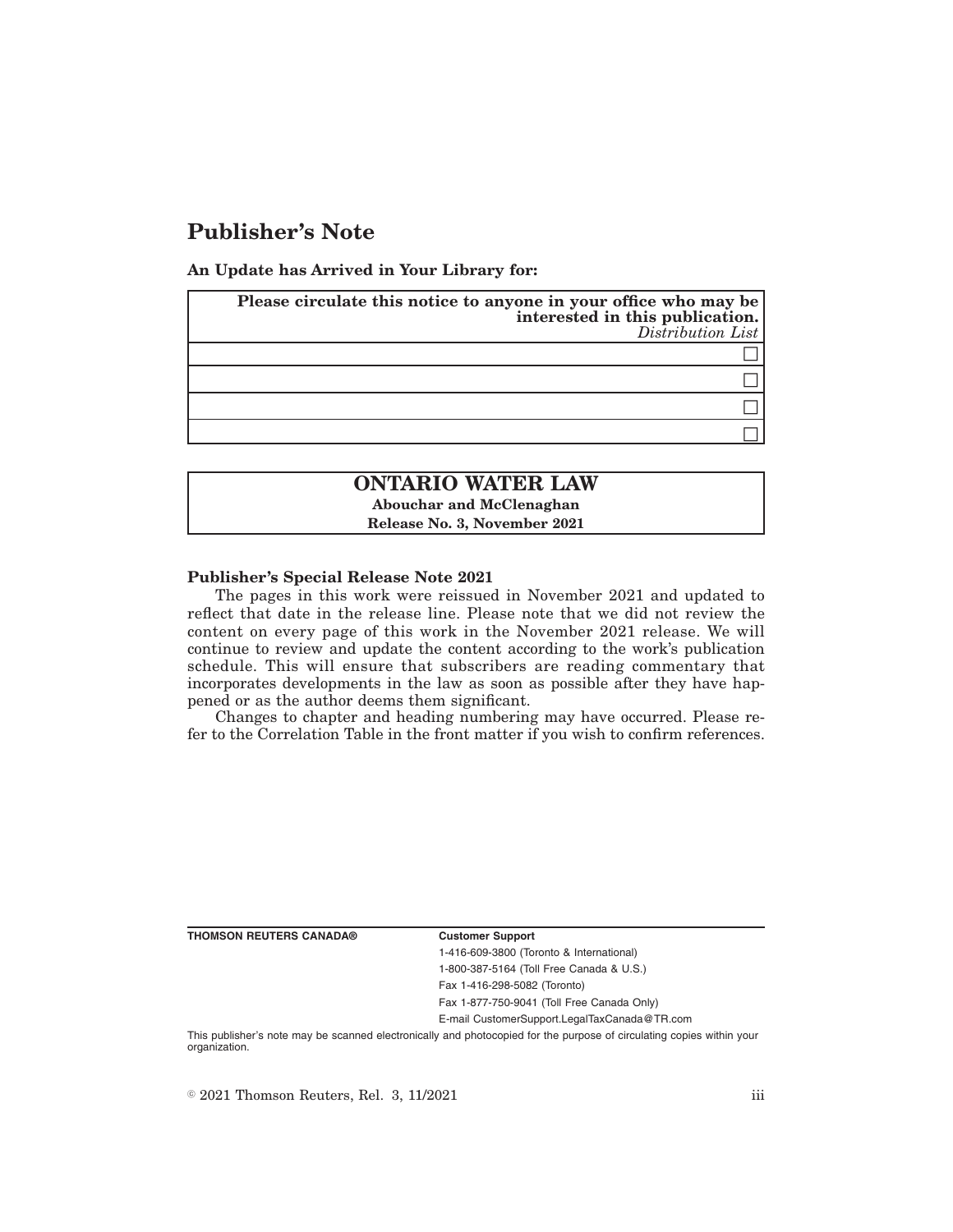Ontario Water Law provides a thorough examination of the current provincial and federal regulatory framework for all aspects of water in Ontario — all of which is expertly annotated with cases from the courts and tribunals along with the prosecution disposition reports.

### **What's New in this Update:**

This release features updates to the case digests and legislation in the *Conservation Authorities Act*, *Safe Drinking Water Act, 2002*, *Ontario Water Resources Act* and the *Canadian Navigable Waters Act*.

### **Highlights**

**Safe Drinking Water Act, 2002 — Section 13-6.1(1) — Haloacetic Acids —** The owner of a drinking water system that provides chlorination or chloramination and the operating authority for the system shall ensure that at least one distribution sample is taken in each calendar quarter, from a point in the drinking water system's distribution system, or plumbing that is connected to the drinking water system, that is likely to have an elevated potential for the formation of haloacetic acids.

**Conservation Authorities Act — Section 28(16) —** *Douglas Lake Cattle Company v Nicola Valley Fish and Game Club*, 2021 BCCA 99 — This case involved a dispute over public access to two lakes on the Douglas Lake Ranch. Douglas Lake Cattle Company argued that the lakes can only be accessed by crossing its lands and therefore it can lawfully regulate, limit or preclude access to the lakes. One issue in the dispute depended on whether the lakes were "navigable waters" as defined by federal legislation. The British Columbia Court of Appeal considered the definition of "navigable water" in the Canadian Navigable Waters Act and held that the two lakes were not navigable waters. There is no public access to the lakes and there are not multiple riparian owners. Accordingly, there was no evidence to support a conclusion that either lake will be used as a means of transport or travel for commercial or recreational purposes or as a means of transport or travel for Indigenous peoples. Additionally, the Court stated that the fact that one of the lakes was a pothole lake with a small catchment area speaks strongly against it having a role as a means of travel or transport.

**Ontario Water Resources Act — Section 1(1) —** *Poltawa Country Club Corporation v. Ontario (Environment, Conservation and Parks)*, 2020 CarswellOnt 15173, 38 C.E.L.R. (4th) 176 (Ont. Environmental Review Trib.) — Poltawa Country Club Corporation ("Poltawa") appealed the issuance of an Amended Environmental Compliance Approval for the establishment of sewage works for the collection, treatment, and disposal of domestic sewage from single family homes being developed on lots on Poltawa's property. At issue was whether the Director had jurisdiction under the OWRA to issue the amended approval. The Environmental Review Tribunal stated that whether the Director had jurisdiction to issue the Approval depended on whether the residential septic systems are "sewage works" under s.  $1(1)$  of the OWRA or whether they are a "sewage system" under O. Reg. 332/12 under the Building Code Act, 1992. The Tribunal noted that the OWRA entrusts the regulation of "smaller" systems